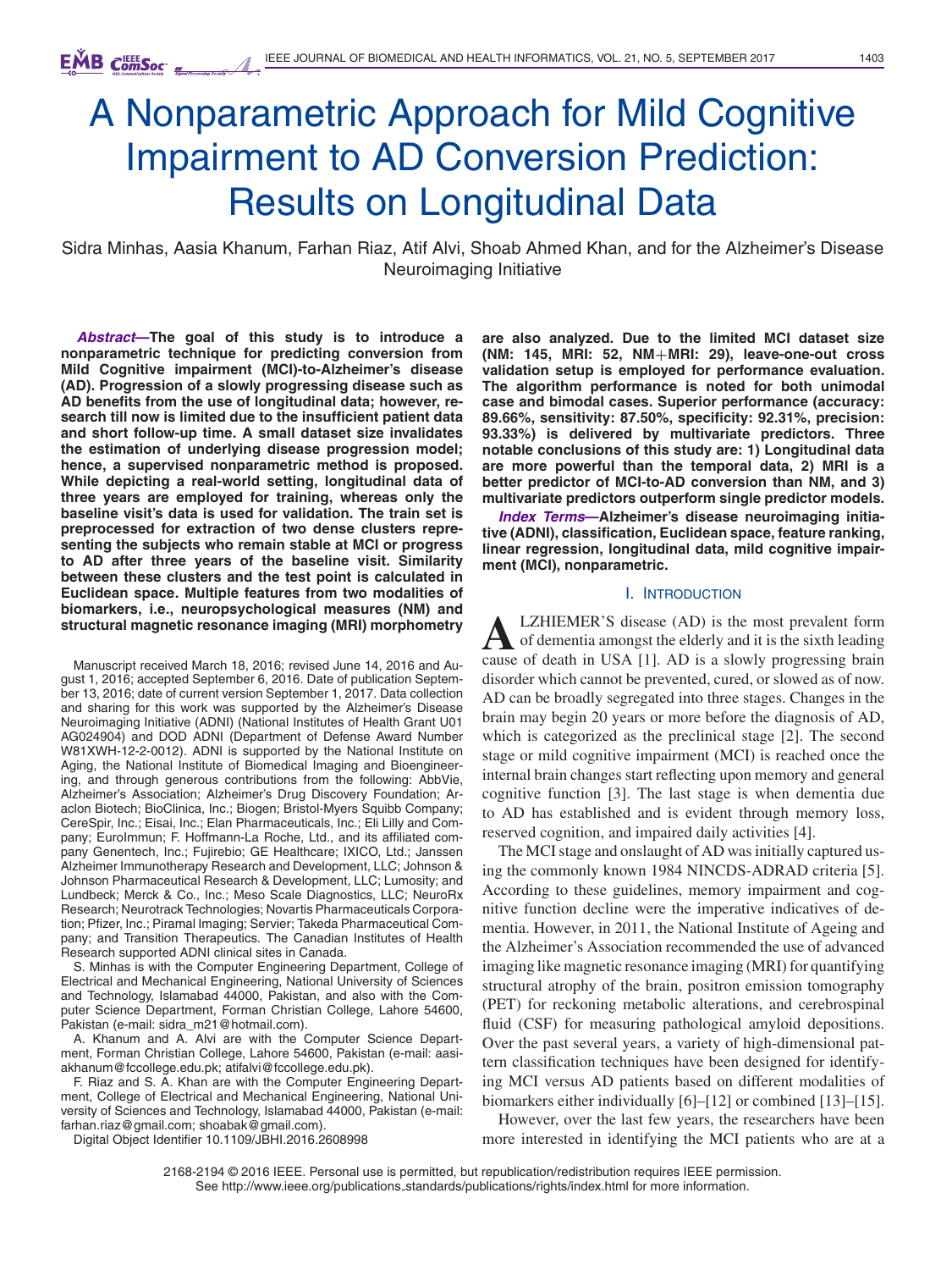higher risk of developing AD in the future rather than mere segregation of the diseased and the nondiseased. Manly *et al.* [16] calculated that 10% of the MCI patients develop dementia over the course of time. In other individuals, MCI either reverts to normal cognition or remains stable. Efforts are being made to identify the MCI patients at risk of progressing to AD (MCIp) and patients who retain a stable diagnosis of MCI (MCIs). This prediction of whether an MCI subject will develop AD or not reduces to a classification of MCIp versus MCIs. Early realization of the disease may result in superior quality of life for the patients and also benefit in designing of clinical trials in order to find a cure. In the literature, statistical approaches [17], [18] and hazard models [19], [20] have been suggested for risk determination of MCI-to-AD conversion, but these methods are greatly influenced by the sample size available thus limiting their application toward MCI subgroup identification. Numerous high-dimensional and multimodal classification and regression techniques have also been proposed to perform the conversion prediction task. Some of the previous studies include [21]–[24] which are limited in terms of accuracy, and, thus, do not present reliable results for effective usage of the respective methods in the prediction of the said conversion. Various modalities of data have also been verified for their predictive abilities. Moradi *et al.* [25], [26] resort to using brain morphometric information embedded in MRI, Davatzikosa [27] employ both MRI and CSF biomarkers, whereas Gomar *et al.* [28] use a combination of MRI, CSF biomarkers, and cognitive scores to predict a change in diagnostic status of MCI patients. Yet no consensus has been reached about the best predictors for MCI-to-AD conversion prediction task.

Most of the previous studies performed prediction using baseline (BL) data only. Only a few researchers have exploited the longitudinal data for prognostic purposes [27], [29], [30]. Zhang *et al.* [31] and Fan *et al.* [32], [33] have predicted future clinical scores and assigned the prediction label and reported the accuracy from 60% to 80%. On the contrary, we state that predicting future clinical scores and using them for classification is highly restricted due to small number of data and time readings for a slowly progressing disease such as AD. Resultantly, assumptions about underlying longitudinal data distributions, models, and parameters become inaccurate.

In order to achieve individual classification, we propose a supervised nonparametric method to predict the development of AD in the forthcoming years using only the BL readings of an MCI patient. The contributions of this paper are as follows.

- 1) Comprehensive study of feature selection amongst the neuropsychological measures (NM) and MRI-derived volumetric measures for early AD prediction.
- 2) Leveraging upon the three year longitudinal training data.
- 3) Handling of nonconsistent dimensionality of train and test sets.
- 4) Nonparametric classification of MCIp and MCIs.

Section II defines the ADNI data used in this study. Section III describes the methodology followed. Section IV presents the detailed results of the proposed method, and finally conclusions are presented in Section V.

#### II. MATERIALS

# *A. Participants*

Data used in the preparation of this study were obtained from the ADNI database.<sup>1</sup> A detailed information regarding the ADNI study and patient inclusion/exclusion criteria is provided in the ADNI General Procedures Manual [34]. Data used in this study were downloaded on December 8th, 2015.

In this study, we restricted our analysis to the MCI subjects recruited in ADNI-1 followed for a period of three years. Description of MCI and health subjects are described elsewhere [28] and also on the website.2 In short, MCI patients had minimental state exam (MMSE) scores between 24 and 30 (inclusive), a memory complaint, objective memory loss, a clinical dementia rating score of 0.5, absence of significant impairment in other cognitive domains, and preserved activities of daily living. Fourhundred MCI patients were enrolled in ADNI1. Follow ups for these patients were conducted at 6th month (M06), 12th month (M12), 18th month (M18), 24th month (M24), and 36th month (M36), after the BL visit. Over a period of three years, 200 of the MCI patients were reported to be in MCIp group, whereas 100 of them remained stable as MCIs. The remaining 100 patients had unstable diagnosis, thus invalidating their use in this particular study. In an attempt to validate our method, we used the same MCIp and MCIs subjects as identified by Moradi *et al.* [25].

## *B. Feature Set*

*1) Biomarker Selection:* In ADNI-1, five types of biomarkers were noted for each MCI patient, i.e., NM, clinical function scores, MR images, FDG-PET scans, and biochemical readings via lumbar puncture. A study regarding the dynamics of disease biomarkers in ADNI presented by Caroli *et al.* [35] clearly present that major deterioration of biochemical readings can be observed prior to MCI development, whereas the clinical function is the most differentiating once dementia has developed. This fact is further consolidated in a figure at the ADNI website<sup>3</sup> which advocates that NM and brain imaging (MRI and PET) best capture the transition of MCI-to-AD. Henceforth, in this study, we considered only NM- and MRI-derived morphometric measures to identify cognitive decline and brain atrophy, respectively, for early prediction of AD. Neurodegeneration measured via FDG-PET are excluded from this study due to limited data.

*2) Feature Selection:* The NM used in this study is selected from cognitive assessment measures explained in ADNI General Procedures Manual [34]. The NM feature set comprised of Alzheimer's disease assessment score (ADAS) and scores of Rey auditory verbal learning test (RAVLT), clock drawing test (CDT), clock copying test (CCT), logical memory immediate recall (LIMM), MMSE, trail making test A (TRAA), and trail making test B (TRAB).

<sup>1</sup>www.loni.ucla.edu/ADNI

<sup>2</sup>www.adni-info.org

<sup>&</sup>lt;sup>3</sup>http://adni.loni.usc.edu/study-design/background-rationale/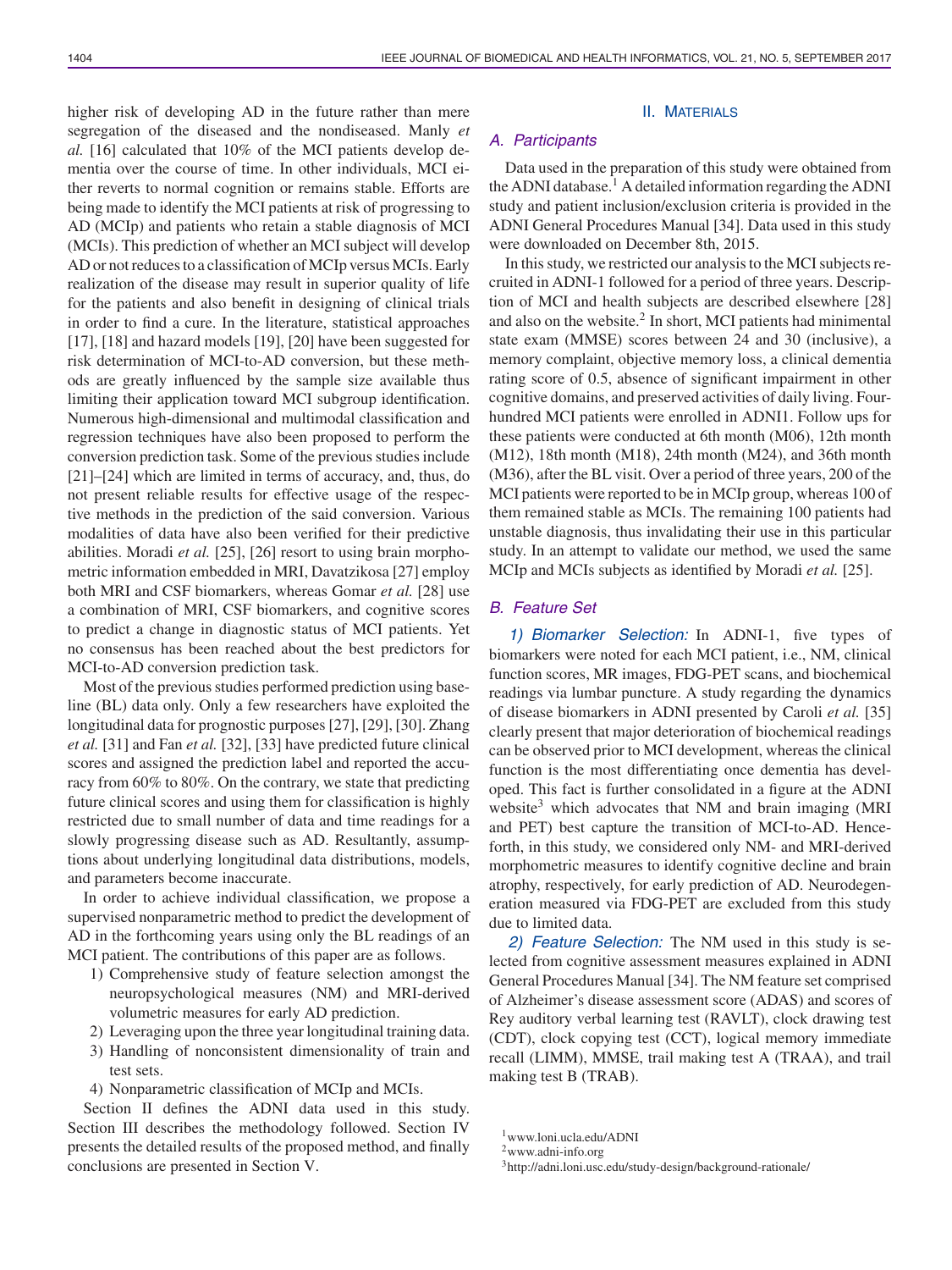Apart from cognitive scores, MRI volumetric data provided by ADNI were downloaded.4 These measures were calculated by the University of California, San Francisco, Memory and Ageing Center using the T1 weighted MPRAGE MR scans acquired from a 1.5-T Siemens scanner (dimensions 1 mm  $\times$ 1 mm  $\times$  1 mm, TR: 20 ms, TE: 5 ms). These images were preprocessed for gradient warping, scaling, B1 correction, and N3 inhomogeneity correction by Mayo Clinic [36]–[38]. Cortical reconstruction and volumetric segmentation was then performed using FreeSurfer image analysis suite version 4.3 which is based on the framework provided by Reuter *et al.* [39]. In this framework, an intersubject template was generated by iteratively aligning all input images to a median image using a registration method described in [40]. Using the median image for template generation caters for the within subject bias. Cortical volumetric measures were obtained after iterative topology correction, nonlinear atlas registration, and nonlinear spherical surface registration. The segmented images were passed through an intensive quality control process [41] by Mayo Clinic and provided for use on ADNI website. For this study, five MRI-derived measures selected were the volumes of entorhinal, fusiform, hippocampus, middle temporal lobe (MTL), and the ventricles. These volumes were normalized by intracranial volume to remove interpatient variances.

*3) Feature Preprocessing and Analysis:* Longitudinal studies are inherently faced with the problem of missed followup readings. Currently only those MCI patients "*i"* are included in the study which have some feature value "*f* " for "*j*th*"* feature over all time points "*t"* and have confirm belonging to either of the *c* classes: MCIp (labeled 1) or MCIs (labeled 0). Henceforward, each feature is referred to as  $f_{ji_c}$ . "*t*" is fixed from BL  $(t = 0)$  to three years  $(t = 3)$  with an equal interval of one year by combining M06 and M12 for the first year, M18 and M24 for the second year, and M36 for the third year. In this study, missing feature readings are not imputed or calculated in order to avoid induction of bias in the results. Therefore, the dataset size reduced considerably due to one or more missed follow-up readings. Table I lists the demographics of the subjects used in this study stratified according to different modalities of biomarkers under consideration.

Table II summarizes the group wise statistics of all "*N"* features used in this study. The measurement  $F_{j_c}(t)$ , of each feature of *i* instances belonging to one of the *c* classes at various times *t* is calculated by

$$
F_{j_c}(t) = \frac{\sum_{i=1}^n f_{ji_c}(t)}{n}
$$
  
for  $t = 0-3$ ,  $j = 1 - N$ ,  $i = 1 - n$ ,  $c = 0/1$ . (1)

The standard deviation of  $F_{j_c}(t)$  is also mentioned in Table II. *p* value is used to demonstrate the significance of each feature at various time points. It is worth noting that some features like CDT and volume of MTL demonstrate low significance at initial times but are highly differentiating as time proceeds, hence reinforcing the pertinence of longitudinal data for conversion prediction.

TABLE I SUBJECT INFORMATION

| NΜ          | MCIp $(n = 78)$  | MCIs $(n = 67)$  |
|-------------|------------------|------------------|
| Age         | $74.7 \pm 6.88$  | $74.72 \pm 6.87$ |
| Male/Female | 45/33            | 40/27            |
| Education   | $16 \pm 2.78$    | $15.43 \pm 3.1$  |
| MRI         | MCIp $(n = 27)$  | MCIs $(n = 25)$  |
| Age         | $71.24 \pm 7.16$ | $75.22 \pm 7$    |
| Male/Female | 17/10            | 20/5             |
| Education   | $16 \pm 3.19$    | $14.8 \pm 3.29N$ |
| MRI+NM      | MCIp $(n = 16)$  | MCIs $(n = 13)$  |
| Age         | $71.43 \pm 7.2$  | $75.1 \pm 6.68$  |
| Male/Female | 9/7              | 6/7              |
| Education   | $15.9 \pm 2.5$   | $14.9 \pm 3.1$   |
|             |                  |                  |

 $NM =$  Neurophysiological measures,  $MCI =$  mild cognitive impairment,  $MCIp = MCI$  subjects progressing to  $AD$  in three years, MCIs = MCI subjects staying stable as MCI in three years, and  $n =$  number of subjects in each category.

### III. METHODS

Fig. 1 presents the overview of the nonparametric AD conversion prediction system presented in this paper. The individual modules are detailed in the following sections.

## *A. Feature Ranking*

The first step in the proposed method was to sift the features according to their ranks in contribution toward MCIp versus MCIs segregation. For this we performed the two sampled student's t-test on normalized BL feature readings whose *p* values indicate about significance of a particular features toward effective diagnostics. We designed a wrapper-based system, where the number of features is incrementally increased to observe the effect on performance.

## *B. Classification Setup*

Given the limited amount of data which is available for performing the experiments, we used leave-one-out cross validation where  $n - 1$  data were used for training and 1 instance was used for validation. Three sets of experiments were designed which considered different features for the conversion prediction task. In the first two experiments, each of the biomarkers (NM and MRI) was considered separately, whereas in the third experiment, all features from both biomarkers were combined. For performance analysis and comparison accuracy, sensitivity, specificity, and precision values were recorded.

There are two types of classification methods: Online classification and offline classification which are described as follows.

- 1) *Online Classification:* In which all features are combined to determine the class label. Combination of multivariate features requires normalization or mapping techniques to cater for bias and scaling issues.
- 2) *Offline Classification:*In which each feature is considered separately to determine a class label, and later majority voting algorithm (MVA) is employed for final class label.

In this study, we opted for an offline classification. The MVA formulated for this study is defined later. The feature set initially comprised of the highest ranked feature, and later more features were added incrementally according to their ranks.

<sup>4</sup>www.ida.loni.usc.edu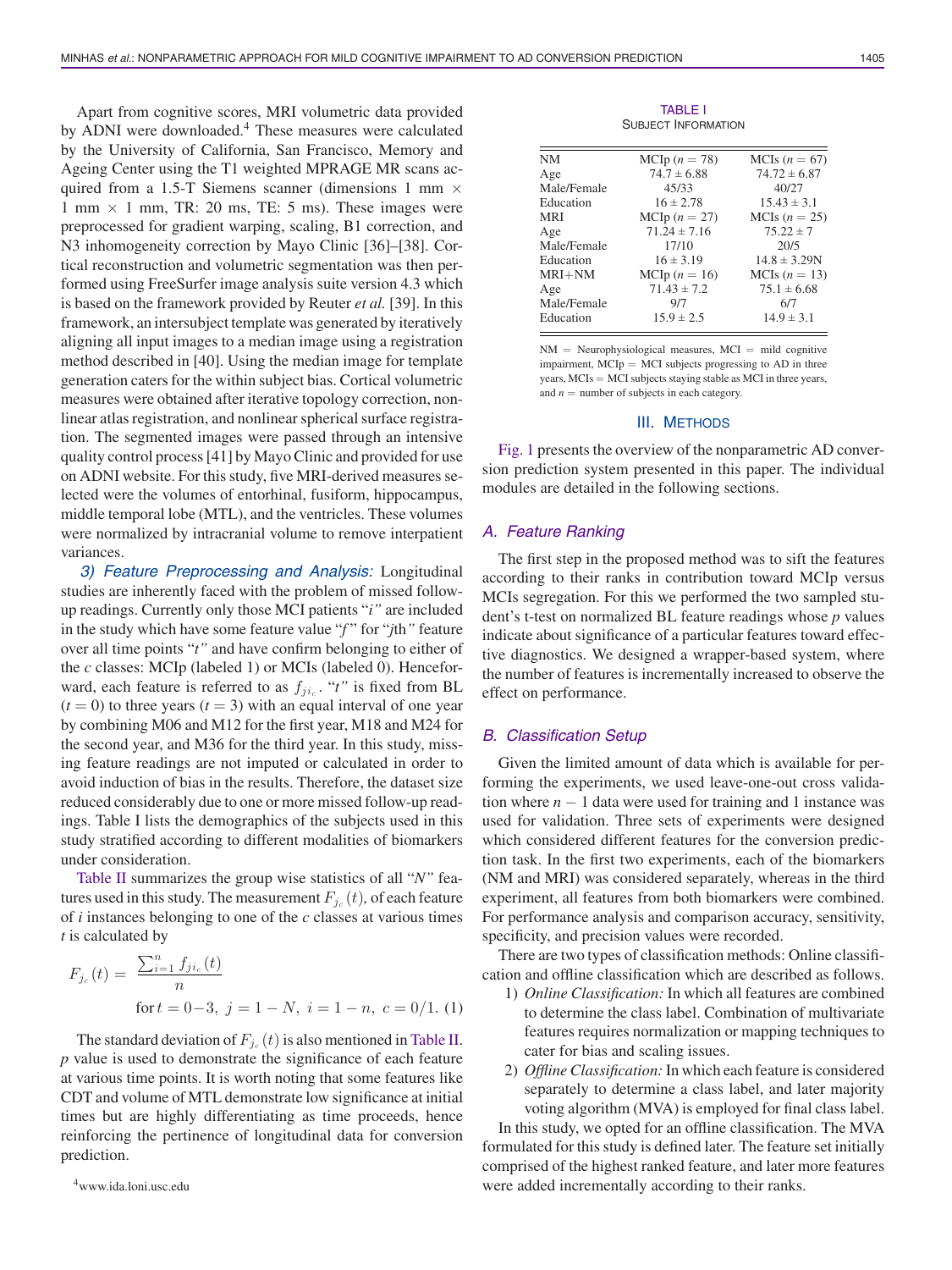|              | F(0)                                      |                |          | F(1)            |               |          | F(2)           |               | F(3)                                                                                                                                                                                                                             |               |          |
|--------------|-------------------------------------------|----------------|----------|-----------------|---------------|----------|----------------|---------------|----------------------------------------------------------------------------------------------------------------------------------------------------------------------------------------------------------------------------------|---------------|----------|
| NM           | MCIp                                      | <b>MCIs</b>    | p val    | MCIp            | <b>MCIs</b>   | p val    | MCIp           | <b>MCIs</b>   | $p$ val MCIp                                                                                                                                                                                                                     | <b>MCIs</b>   | p val    |
| ADAS         | $19.85 \pm 5.1$                           | $15.6 \pm 5.5$ | < 0.0001 | $21.8 \pm 5.16$ | $14 \pm 7.1$  | < 0.0001 | $25 \pm 6.0$   | $16 \pm 5.9$  | $< 0.000129.3 \pm 8.2$                                                                                                                                                                                                           | $15.9 \pm 6$  | < 0.0001 |
| <b>RAVLT</b> | $6.6 \pm 1.2$                             | $8.9 \pm 2.7$  | < 0.0001 | $6.30 \pm 1.9$  | $8.7 \pm 2.4$ | < 0.0001 | $5.5 \pm 1.8$  | $8.6 \pm 2.8$ | $< 0.00014.8 \pm 1.9$                                                                                                                                                                                                            | $7.7 \pm 2.8$ | < 0.0001 |
| <b>CDT</b>   | $4.04 \pm 1.2$                            | $4.5 \pm 0.7$  | 0.0104   | $4.14 \pm 1.0$  | $4.5 \pm 0.6$ | 0.0159   | $3.9 \pm 1.1$  | $4.5 \pm 0.6$ | $< 0.00013.7 \pm 1.2$                                                                                                                                                                                                            | $4.5 \pm 0.8$ | < 0.0001 |
| <b>CCT</b>   | $4.62 \pm 0.6$                            | $4.7 \pm 0.6$  | 0.3344   | $4.68 \pm 0.6$  | $4.8 \pm 0.5$ | 0.1144   | $4.6 \pm 0.6$  | $4.7 \pm 0.6$ | $0.3034$ 4.4 $\pm$ 0.9                                                                                                                                                                                                           | $4.7 \pm 0.6$ | 0.0123   |
| <b>LIMM</b>  | $7.26 \pm 2.9$                            | $8.24 \pm 2.7$ | 0.0433   | $6.60 \pm 3.0$  | $9.9 \pm 3.4$ | < 0.0001 | $5.7 \pm 3.1$  | $9.8 \pm 3.6$ | $< 0.00014.4 \pm 3.0$                                                                                                                                                                                                            | $9.9 \pm 4.3$ | < 0.0001 |
| MMSE         | $27 \pm 1.7$                              | $27.8 \pm 1.7$ | 0.0046   | $25.8 \pm 2.4$  | $28 \pm 1.6$  | < 0.0001 | $24 \pm 2.7$   | $28 \pm 2.0$  | $< 0.000123 \pm 3.3$                                                                                                                                                                                                             | $28 \pm 2.1$  | < 0.0001 |
| <b>TRAA</b>  | $42 \pm 19$                               | $39.6 \pm 13$  | 0.3924   | $45.2 \pm 22$   | $41 \pm 17$   | 0.2275   | $49 \pm 26$    | $41 \pm 24$   | $0.0508$ 59 ± 37                                                                                                                                                                                                                 | $42 \pm 18$   | 0.0004   |
| TRAB         | $118 \pm 59$                              | $112 \pm 61$   | 0.5384   | $142 \pm 81$    | $105 \pm 54$  | 0.0016   | $162 \pm 91$   | $105 \pm 53$  | $< 0.0001194 \pm 130$                                                                                                                                                                                                            | $121 \pm 67$  | < 0.0001 |
| MRI          | MCIp $(\times 10^3)$ MCIs $(\times 10^3)$ |                |          |                 |               |          |                |               | p val MCIp ( $\times$ 10 <sup>3</sup> )MCIs ( $\times$ 10 <sup>3</sup> ) p val MCIp ( $\times$ 10 <sup>3</sup> )MCIs ( $\times$ 10 <sup>3</sup> ) p val MCIp ( $\times$ 10 <sup>3</sup> )MCIs ( $\times$ 10 <sup>3</sup> ) p val |               |          |
| Entor.       | $2.9 \pm 6.2$                             | $3.8 \pm 0.54$ | < 0.0001 | $2.8 \pm 0.47$  | $3.8 \pm 0.7$ | < 0.0001 | $2.6 \pm 0.45$ | $3.6 \pm 0.6$ | $< 0.00012.5 \pm 0.45$                                                                                                                                                                                                           | $3.7 \pm 0.7$ | < 0.0001 |
| Fusiform     | $15.6 \pm 1.8$                            | $16.8 \pm 1.5$ | 0.0142   | $15.7 \pm 2.0$  | $17 \pm 1.7$  | 0.0370   | $15 \pm 1.8$   | $16 \pm 1.6$  | $0.0028$ 15 $\pm$ 2.0                                                                                                                                                                                                            | $16.7 \pm 2$  | 0.0043   |
| Hipp         | $6 \pm 0.8$                               | $6.9 \pm 0.98$ | 0.0012   | $5.9 \pm 0.83$  | $6.8 \pm 0.9$ | 0.0007   | $5.8 \pm 0.87$ | $6.7 \pm 0.9$ | $0.0005$ 5.7 $\pm$ 0.9                                                                                                                                                                                                           | $6.7 \pm 0.9$ | 0.0003   |
| MT L         | $17.4 \pm 1.7$                            | $19.4 \pm 1.9$ | 0.0002   | $17.1 \pm 1.7$  | $19. \pm 1.9$ | 0.0001   | $17 \pm 1.8$   | $19 \pm 1.9$  | $< 0.000116 \pm 2.1$                                                                                                                                                                                                             | $19 \pm 2.2$  | < 0.0001 |
| Ventricles   | $45.6 \pm 22$                             | $45 \pm 24.7$  | 0.9286   | $51.3 \pm 25.4$ | $47 \pm 27$   | 0.5495   | $57 \pm 28.1$  | $45 \pm 28$   | $0.1529\ 55 \pm 28$                                                                                                                                                                                                              | $52.7 \pm 29$ | 0.7821   |

TABLE II STATISTICS OF LONGITUDINAL FEATURES AT THREE TIME POINTS

ADAS: Alzheimer's disease assessment score, RAVLT: Reys auditory verbal test, CDT: clock drawing test, CCT: clock copying test, LIMM: immediate recall total score, MMSE: minimental state examination, TRAA: trail making test A, TRAB: trail making test B, Entor: entorhinal, Hipp: hippocampus, and MTL: midtemporal lobe.



Fig. 1. Overview of the proposed nonparametric technique.

*1) Longitudinal Train Set Preprocessing:* Many measurements in longitudinal clinical research are based on clinicians' observations, are therefore prone to error and nonuniformity, and, hence, call for denoising measures. In this study, the train set for each feature *j* and each class *c* is represented as  $T_{jc}$ defined by

$$
T_{jc} = \{ [f_{ji_c}(0), f_{ji_c}(1), f_{ji_c}(2), f_{ji_c}(3)] \}
$$
  
for  $j = 1 - N$ ,  $i = 1 - n$ ,  $c = 0 - 1$  (2)

where  $T_{jc}$  is a set of trajectories of the *j*th feature values of *i* training instances over three years. For serving the purpose of noise removal, more cohesive trajectory clusters for each class are extracted from within  $T_{jc}$  of the respective groups. Let  $M_{jc} = f_{jc} (0), f_{jc} (1), f_{jc} (2), f_{jc} (3)$  be the mean feature values of the *j*th feature of all instances of *c* class at each time point. The resultant training trajectory cluster for a class *c* was the set of "*l" nearest* trajectories to  $M_{ic}$  in terms of some metric. Closeness metric used in our case was the pairwise Euclidean distance. The selection of "*l*" was subject to provide sufficient denoising for both majority and minority classes.

*2) Train Set Modeling:* The training trajectories contained in the local area defined by the previous step are modeled assuming a linear time trend. Linear regression is performed to model each training feature  $f_{ii}$  versus time *t*, in the resultant reduced training set according to

$$
f_{ji_c} = \beta_o + \beta_1(t) + \epsilon, \text{ for } j = 1 - N, \ i = 1 - n, \ c - 0/1.
$$
\n(3)

Here,  $\beta_0$  is the *y*-intercept,  $\beta_1$  is the regression coefficient, and  $\epsilon$  is the error term. The error is measured as the difference in actual value and the modeled value and is reduced in a least squares sense to obtain best estimates for  $\beta_0$  and  $\beta_1$ .

*3) Nonparametric Classification:* Most of the sophisticated classification algorithms require the train and test sets to have equal dimensions. Because of this restriction, many of the previous studies have either used one time point data only [21], [22], [25] or they have adopted various algorithms for predicting future feature values for test instances and then used existing classifiers [29]–[31]. Contrarily in this study, longitudinal time point readings are used for training the classifier, while only the BL readings are used validation. Under this setting, a three-year ahead prediction of MCI-to-AD conversion is delivered. The validation point  $V_j$  is represented as  $V_j = \{f_{jw}(0)\}\,$ , i.e., *j*th feature value of validation instance  $w$  at  $t = 0$ . The AD conversion label c assigned to the validation point  $V_i$  according to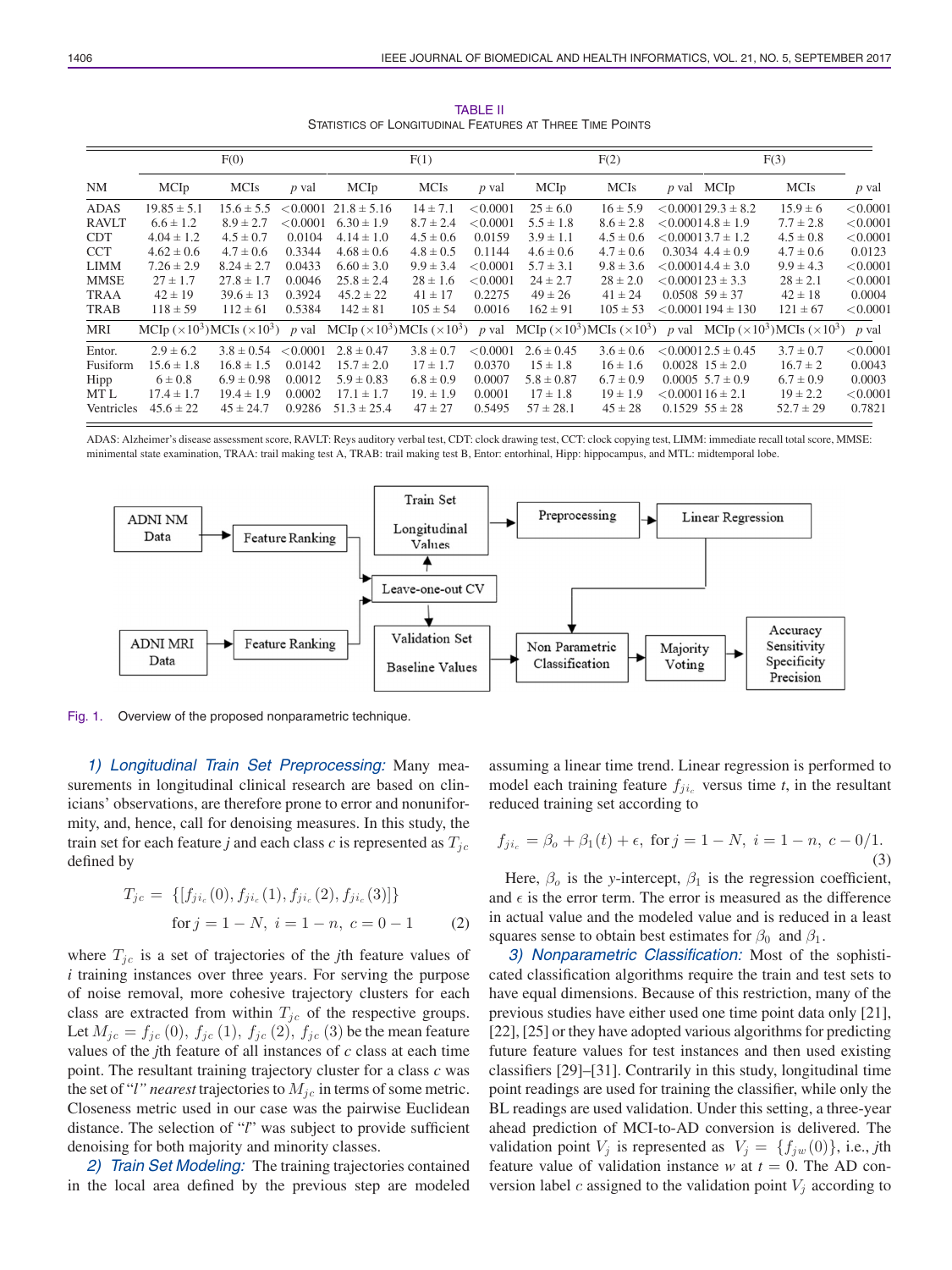each feature "*j"* is determined by the classification rule

$$
c(v_j) = \min (d(V_j, T_{j0}), d(V_j, T_{j1}))
$$

where

$$
d(V_j, T_{jc}) = \frac{\|V_j - T_{jc}\|}{\text{for } j = 1 - N, i = 1 - n}
$$
 (4)

where  $d(V_i, T_{ic})$  is the average Euclidean distance between a validation point at BL  $V_j$  and the linear training trajectories  $T_{jc}$  of each class *c* [42]. The classification label  $c(Vj)$  for the *j*th validation feature is assigned as 1 if the validation point is nearer to  $T_{i1}$  and 0 otherwise.

*4) Majority Voting Algorithm:* For determining the final conversion prediction label  $\omega$  for the validation point *V*, the process above is repeated for each of the *N* features. A vector *C* is maintained as follows:

$$
C = [c(V_1), c(V_2), \dots, c(V_N)]
$$
 (5)

where  $c(V_i)$  is the class label assigned to validation point  $V_i$ according to (4). Another vector *D* of length *N* is maintained according to

$$
D = [\min(d(V_1, T_{10}), d(V_1, T_{11})), \dots \min(d(V_N, T_{N0}), d(V_N, T_{N1}))]
$$
\n(6)

where each element of *D* corresponds to the smallest value of the average distance between the validation point and training trajectories of each class. The two vectors *C* and *D* are input to the MVA described in Algorithm 1, where  $n(C == 1)$  represents the number of 1's contained in the labels vector *C* and vice versa. If more features predict progression, i.e., label 1, the final label  $\omega$  is set to 1 and vice versa. If an equal number of features predict conversion and stability for a particular validation point, the final decision is based on the distance values calculated in (4). The label corresponding to the minimum value in *D* is selected for  $\omega$ .

#### IV. RESULTS

The features ranks assigned to the features under the three experiments are enumerated in Table III. RAVLT was found to be the most discriminating NM, whereas Entorhinal was the top ranked MRI volumetric measure. When both biomarkers are considered collectively, CDT took the first place and TRAB the last.

Fig. 2 pictorially represents the details of one of the longitudinal features considered in this study. Fig. 2(a) shows a simple spaghetti plot for the longitudinal ADAS values of individuals of the two groups. Fig. 2(b) shows the denoised and reduced trajectories resulting from *l nearest trajectory* technique for one of the cross validation folds. It can be visualized that some noisy instances have been deleted and more cohesive trajectories represent both groups. Extensive experimentation was performed to select the value of "*l*." In case of NM, the upper limit for "*l"* was set to 67, i.e., minority dataset size, while other values resulted from 25%, 15%, and 5% reduction in minority dataset size. Hence, the resultant set of value for "*l"* was {50, 57, 63,

TABLE III RESULTS OF FEATURE RANKING

|            | <b>Feature Name</b> | <b>Unimodal Ranks</b> | <b>Bimodal Ranks</b> |
|------------|---------------------|-----------------------|----------------------|
| <b>NM</b>  | <b>ADAS</b>         | $\mathfrak{D}$        | 6                    |
|            | <b>RAVLT</b>        |                       |                      |
|            | <b>CDT</b>          | h                     |                      |
|            | <b>CCT</b>          | 3                     | 8                    |
|            | <b>LIMM</b>         | 5                     | 2                    |
|            | <b>MMSE</b>         |                       | 3                    |
|            | TRAA                |                       |                      |
|            | <b>TRAB</b>         |                       | 13                   |
| <b>MRI</b> | Entorhinal          |                       |                      |
|            | Fusiform            |                       | 12.                  |
|            | Hippocampus         | 3                     | 10                   |
|            | MTL                 |                       |                      |
|            | Ventricles          |                       | y,                   |
|            |                     |                       |                      |

ADAS: Alzheimer's disease assessment score, RAVLT: Reys auditory verbal test, CDT: clock drawing test, CCT: clock copying test, LIMM: immediate recall total score, MMSE: minimental state examination, TRAA: trail making test A, TRAB: trail making test B, and MTL: midtemporal Lobe.

| <b>Algorithm 1:</b> Majority Voting Algorithm. |
|------------------------------------------------|
| 1. procedure: MVA                              |
| 2. Input: $C, D$                               |
| 3. if $n(C == 1) > n(C == 0)$ ,                |
| $\omega = 1$<br>4.                             |
| 5. else if $n(C == 1) < n(C == 0)$ ,           |
| 6. $\omega = 0$                                |
| 7. else if $n(C == 1) == n(C == 0)$ ,          |
| 8. $\omega = C(1, (D == min(D)))$              |
| 9. $end$ if                                    |
| 10. return $\omega$                            |
| 11. end procedure                              |

67}. Similar approach for MRI-derived measures resulted in a set of {19, 21, 23, 25} for "*l*." However, in case of bimodal data, dataset reduction would result in loss of information; hence "*l"* was set as the minority dataset size, i.e., 13. For benchmarking, results without preprocessing were also recorded. Fig. 3 graphically displays the recorded accuracy measures with respect to varying values of "*l*." It was observed that in case of NM, 15% and 25% data reduction provided better accuracy measures owing to effective noise removal. Thus,  $l = 57$  was selected. However, for MRI volumetric measures, better accuracy was obtained when no data removal was performed or when the dataset size was set equal to the minority class. 5%, 15%, and 25% reduction resulted in loss of viable information, and, hence, a lower accuracy measure. "*l"* was set to 25 in this case. For bimodal data, accuracy measure was observed to be same with or without preprocessing.

For independent evaluation of NM and MRI measures, the performance measures for the proposed classifier are listed in Tables IV and V, respectively. The variance of each measure over the cross validation folds is also stated. The effect of incrementally increasing feature set size according to feature ranks can be witnessed also. In case of NM, the most discriminating feature, i.e., RAVLT alone is able to deliver the best performance in terms of accuracy, i.e., 73.79%. However,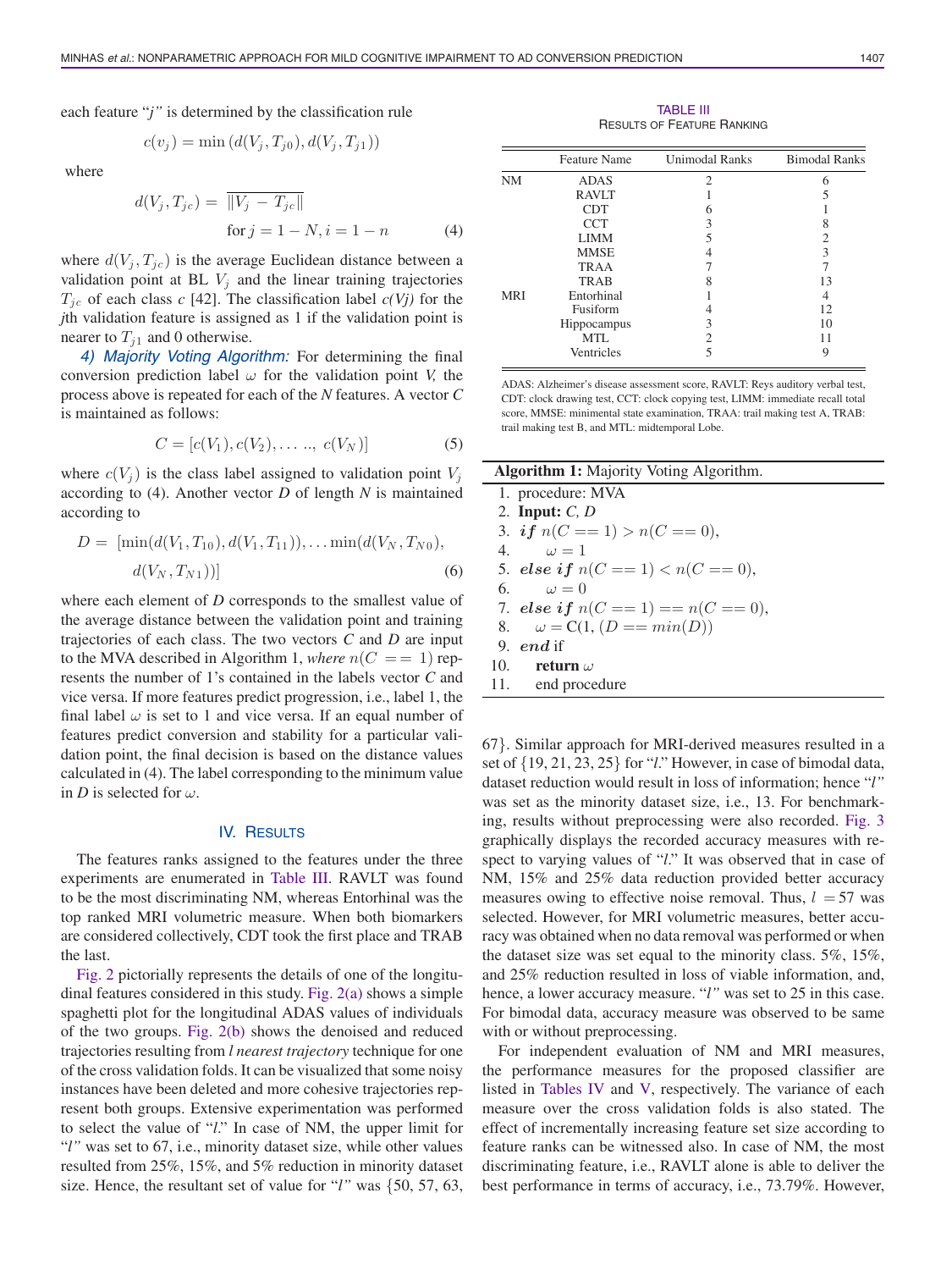

Fig. 2. (a) Spaghetti plot of ADAS versus time. (b) Spaghetti plot of reduced denoised ADAS versus time.



Fig. 3. Accuracy comparison for selection of "*l*" for multimodality data: First with no preprocessing, and then  $l =$  minority class size, and 5%, 10%, 15% reduction from the minority class size.

by combining other features, a better estimate for specificity and precision was observed but considerably low measures of sensitivity were obtained. A good balance of sensitivity and specificity was observed with RAVLT as conversion predictor.

On the other hand, using one, two, and four top ranked MRI volumetric features delivered the same accuracy of 84.62%. Using single and two top ranked features deliver increased precision and specificity; thus, we conclude that a single feature, i.e., volume of Entorhinal is able to deliver the best performance under the framework presented in this paper.

The performance scores obtained with NM and MRI measures combined are quantified in Table VI. Best results were delivered when the feature set comprised of all features from both biomarkers. Accuracy approximately increased by 15% and 6% from the case when NM and MRI were considered separately for classification, respectively. Under the proposed framework, sensitivity of 87.50%, specificity of 92.31%, and precision of 93.33% was noted. Low variance of performance

TABLE IV PERFORMANCE METRICS FOR NM ( $l = 57$ )

| # of Features Acc (%) Var. Sen (%) Var. Spe (%) Var. Pre |       |       |             |       |                         |                   | Var |
|----------------------------------------------------------|-------|-------|-------------|-------|-------------------------|-------------------|-----|
| 1                                                        | 73.79 | 19.47 | 76.92       | 17.98 | 70.15 21.26 75.00 18.99 |                   |     |
| 2                                                        | 72.41 | 20.11 | 76.92       | 17.98 | 67.16                   | 22.39 73.17 19.87 |     |
| 3                                                        | 63.45 | 23.35 | 48.72       | 25.31 | 80.60                   | 15.88 74.51 19.37 |     |
| 4                                                        | 66.21 | 22.53 | 47.44       | 25.26 | 88.06 10.67 82.22 14.95 |                   |     |
| 5                                                        | 68.97 | 21.55 | 61.54       | 23.98 | 77.61 17.64 76.19 18.43 |                   |     |
| 6                                                        | 63.45 | 23.35 | 46.15       | 25.17 | 83.58                   | 13.93 76.60 18.32 |     |
| 7                                                        | 63.45 | 23.35 | 55.13       | 25.06 | 73.13                   | 19.95 70.49 21.15 |     |
| 8                                                        | 58.62 | 24.43 | 46.15 25.17 |       | 73.13                   | 19.95 66.67 22.64 |     |
|                                                          |       |       |             |       |                         |                   |     |

 $Acc = accuracy$ ,  $Sen = sensitivity$ ,  $Spe = specificity$ ,  $Pre = precision$ ,  $Var = variance$ .

TABLE V PERFORMANCE METRICS FOR MRI ( $l = 25$ )

| # of Features Acc (%) Var. Sen (%) Var. Spe (%) Var. Pre Var |  |                                                 |  |  |  |
|--------------------------------------------------------------|--|-------------------------------------------------|--|--|--|
| $\overline{1}$                                               |  | 84.62 13.27 85.19 13.11 84.00 14.00 85.19 13.11 |  |  |  |
| 2                                                            |  | 84.62 13.27 85.19 13.11 84.00 14.00 85.19 13.11 |  |  |  |
| 3                                                            |  | 78.85 17.01 81.48 15.67 76.00 19.00 78.57 17.46 |  |  |  |
| $\overline{4}$                                               |  | 84.62 13.27 88.89 10.26 80.00 16.67 82.76 14.78 |  |  |  |
| -5                                                           |  | 78.85 17.01 92.59 7.12 64.00 24.00 73.53 20.05  |  |  |  |

 $Acc = accuracy$ ,  $Sen = sensitivity$ ,  $Spe = specificity$ ,  $Pre = precision$ ,  $Var = variance$ .

metrics across the cross validation folds further strengthens the stability of our model.

From the above results, it can be concluded that NM alone cannot be selected for MCI conversion prediction. The cheap and easy to obtain and decipher NM are prone to observer variances. This can be confirmed by larger variance of performance metrics over the validation folds as compared to when MRI-derived measures are used. Brain MRI can record more accurately the underlying changes that occur when a patient transits from MCI-to-AD stage. However, our results show that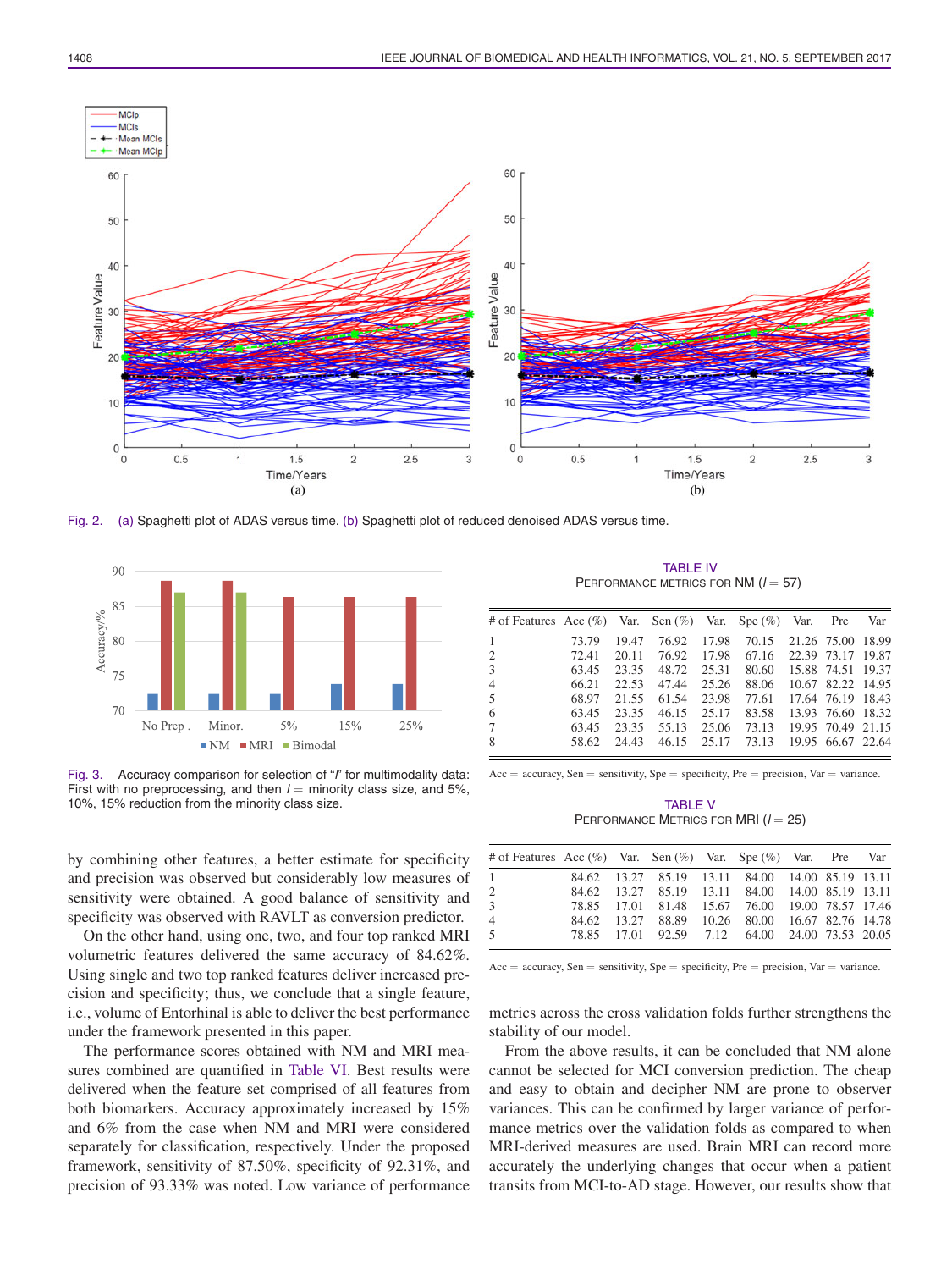TABLE VI PERFORMANCE METRICS FOR BIMODAL CASE (*l* =13)

| # of Features Acc $(\% )$ |       |       | Var. Sen $(\% )$ | Var.  | Spe $(\%)$ | Var.  | Pre    | Var   |
|---------------------------|-------|-------|------------------|-------|------------|-------|--------|-------|
| 1                         | 62.07 | 24.38 | 31.25            | 22.92 | 100.00     | 0.00  | 100.00 | 0.00  |
| 2                         | 68.97 | 22.17 | 62.50            | 25.00 | 76.92      | 19.23 | 76.92  | 19.23 |
| 3                         | 79.31 | 17.00 | 62.50            | 25.00 | 100.00     | 0.00  | 100.00 | 0.00  |
| $\overline{4}$            | 75.86 | 18.97 | 68.75            | 22.92 | 84.62      | 14.10 | 84.62  | 14.10 |
| 5                         | 82.76 | 14.78 | 75.00            | 20.00 | 92.31      | 7.69  | 92.31  | 7.69  |
| 6                         | 82.76 | 14.78 | 81.25            | 16.25 | 84.62      | 14.10 | 86.67  | 12.38 |
| 7                         | 86.21 | 12.32 | 81.25            | 16.25 | 92.31      | 7.69  | 92.86  | 7.14  |
| 8                         | 75.86 | 18.97 | 68.75            | 22.92 | 84.62      | 14.10 | 84.62  | 14.10 |
| 9                         | 75.86 | 18.97 | 62.50            | 25.00 | 92.31      | 7.69  | 90.91  | 9.09  |
| 10                        | 86.21 | 12.32 | 81.25            | 16.25 | 92.31      | 7.69  | 92.86  | 7.14  |
| 11                        | 82.76 | 14.78 | 75.00            | 20.00 | 92.31      | 7.69  | 92.31  | 7.69  |
| 12                        | 86.21 | 12.32 | 81.25            | 16.25 | 92.31      | 7.69  | 92.86  | 7.14  |
| 13                        | 89.66 | 9.61  | 87.50            | 11.67 | 92.31      | 7.69  | 93.33  | 6.67  |

 $Acc = accuracy$ ,  $Sen = sensitivity$ ,  $Spe = specificity$ ,  $Pre = precision$ ,  $Var = variance$ .

TABLE VII COMPARISON WITH PREVIOUS TECHNIQUES

| Author              | Data         | Validation method | Follow-up time | Accuracy |
|---------------------|--------------|-------------------|----------------|----------|
| Zhang et al. $[31]$ | NM. MRI. PET | Tenfold cv        | $0 - 24$       | 78.40%   |
| Misra et al. [29]   | <b>MRI</b>   | Leave-one-out cv  | $0 - 1.5$      | 81.50%   |
| Cui et al. [44]     | NM. CSF. MRI | Tenfold cv        | $0 - 24$       | 67.13%   |
| Gomar et al. [28]   | <b>NM</b>    |                   | $0 - 48$       | 78.00%   |
| Hu et al. [45]      | <b>MRI</b>   |                   | $0 - 36$       | 76.69%   |
| Proposed            | NM, MRI      | Leave-one-out cv  | $0 - 36$       | 89.66%   |

NM: Neuropsychological measures, CSF: cerebro spinal fluid, and MRI: magnetic resonance imaging.

a combination of multimodal biomarkers convey enhanced performance. Our findings are in accordance with various previous studies [22], [27], [31].

Although direct comparison amongst various MCI-to-AD conversion prediction techniques is bound on dataset size, feature set dimensions, cross validation folds, follow-up time, etc., Table VII presents a brief summary of competing techniques based on longitudinal data ADNI data.

# V. CONCLUSION AND FUTURE WORK

In this paper, we have presented a new approach for MCI-to-AD conversion prediction using the available longitudinal data. Our nonparametric classifier has no limitation for the train and test sets to have equal dimensions. For classifier training, feature values at different time points are employed; however, identification of MCI progressors is based on BL (single time point) readings only. The longitudinal feature variation is modeled using linear regression. The conversion label for an unknown test point is assigned by measuring similarity between the test point and the train trajectories in Euclidean space. Our presented technique out performs other state-of–the-art methods in terms of both accuracy (89.66%) and precision (93.33%) for detecting MCI patients who will develop AD within three years of their BL visit. Specifically, we have shown that 1) from amongst cognitive scores and brain structural atrophy captured via MRI, the later has better ability to detect MCI progressors, and 2) by combining multiple biomarkers, MCI population can be segregated into stables and progressors more accurately and precisely.

In continuation of this study and improving prediction performance, we aim to incorporate missing data computation to obtain a larger dataset size as done by [43]. We would also be validating other biomarkers like FDG-PET and biochemical readings to further enhance the disease forecasting.

#### ACKNOWLEDGMENT

ADNI data are disseminated by the Laboratory for Neuro Imaging at the University of Southern California. The grantee organization is the Northern California Institute for Research and Education, and the study is coordinated by the Alzheimer's Disease Cooperative Study at the University of California, San Diego, CA, USA. The investigators within the ADNI contributed to the design and implementation of ADNI and/or provided data but did not participate in analysis or writing of this study. Private sector contributions are facilitated by the Foundation for the National Institutes of Health.

#### **REFERENCES**

- [1] Alzheimer Association, "2015 Alzheimer's disease facts and figures," *Alzheimer's Dementia*, vol. 11, no. 3, pp. 332–384, 2015.
- [2] R. A. Sperling *et al.*, "Toward defining the preclinical stages of Alzheimer's disease: Recommendations from the national institute on aging—Alzheimer's association workgroups on diagnostic guidelines for Alzheimer's disease," *Alzheimer's Dementia, J. Alzheimer's Assoc.*, vol. 7, no. 3, pp. 280–292, 2011.
- [3] M. S. Albert *et al.*, "The diagnosis of mild cognitive impairment due to Alzheimer's disease: Recommendations from the national institute on aging—Alzheimer's association workgroups on diagnostic guidelines for Alzheimer's disease," *Alzheimer's Dementia, J. Alzheimer's Assoc.*, vol. 7, no. 3, pp. 270–279, 2011.
- [4] G. M. McKhann, "The diagnosis of dementia due to Alzheimer's disease: Recommendations from the national institute on aging—Alzheimer's association workgroups on diagnostic guidelines for Alzheimer's disease," *Alzheimer's Dementia, J. Alzheimer's Assoc.*, vol. 7, no. 3, pp. 263–269, 2011.
- [5] G. McKhann, D. Drachman, M. Folstein, R. Katzman, D. Price, and E. M. Stadlan, "Clinical diagnosis of Alzheimer's disease: Report of the NINCDS-ADRDA work group under the auspices of department of health and human services task force on Alzheimer's disease," *Neurology*, vol. 34, no. 7, pp. 939–944, 1984.
- [6] H. I. Suk and D. Shen, "Deep learning-based feature representation for AD/MCI classification," *Med. Image Comput. Comput. Assist. Intervention*, vol. 16, no. 2, pp. 583–590, 2013.
- [7] F. Li, L. Tran, K. Han Thung, S. Ji, D. Shen, and J. Li, "A robust deep model for improved classification of AD/MCI patients," *IEEE J. Biomed. Health Informat.*, vol. 19, no. 5, pp. 1610–1619, Sep. 2015.
- [8] S. Haller *et al.*, "Individual classification of mild cognitive impairment subtypes by support vector machine analysis of white matter DT," *Amer. J. Neuroradiol.*, vol. 34, pp. 283–291, 2013.
- [9] A. Hake *et al.*, "Florbetapir positron emission tomography and cerebrospinal fluid biomarkers.," *Alzhiemers Dementia*, vol. 11, no. 8, pp. 986–993, 2015.
- [10] M. Pagani *et al.*, "Volume of interest-based [18F]fluorodeoxyglucose PET discriminates MCI converting to Alzheimer's disease from healthy controls. A European Alzheimer's disease consortium (EADC) study," *Neuroimage Clin.*, vol. 7, pp. 34–42, 2015.
- [11] L. M. Shaw *et al.*, "Cerebrospinal fluid biomarker signature in Alzheimer's disease neuroimaging," *Ann. Neurol.*, vol. 65, pp. 403–413, 2009.
- [12] N. Mattsson et al., "CSF biomarkers and incipient Alzheimer disease in patients with mild cognitive impairment," *JAMA*, vol. 302, pp. 385–393, 2009.
- [13] D. Zhang, D. Shen, and Alzheimer's Disease Neuroimaging Initiative, "Multi-modal multi-task learning for joint prediction of multiple regression and classification variables in Alzheimer's disease," *NeuroImage*, vol. 59, no. 2, pp. 895–907, 2012.